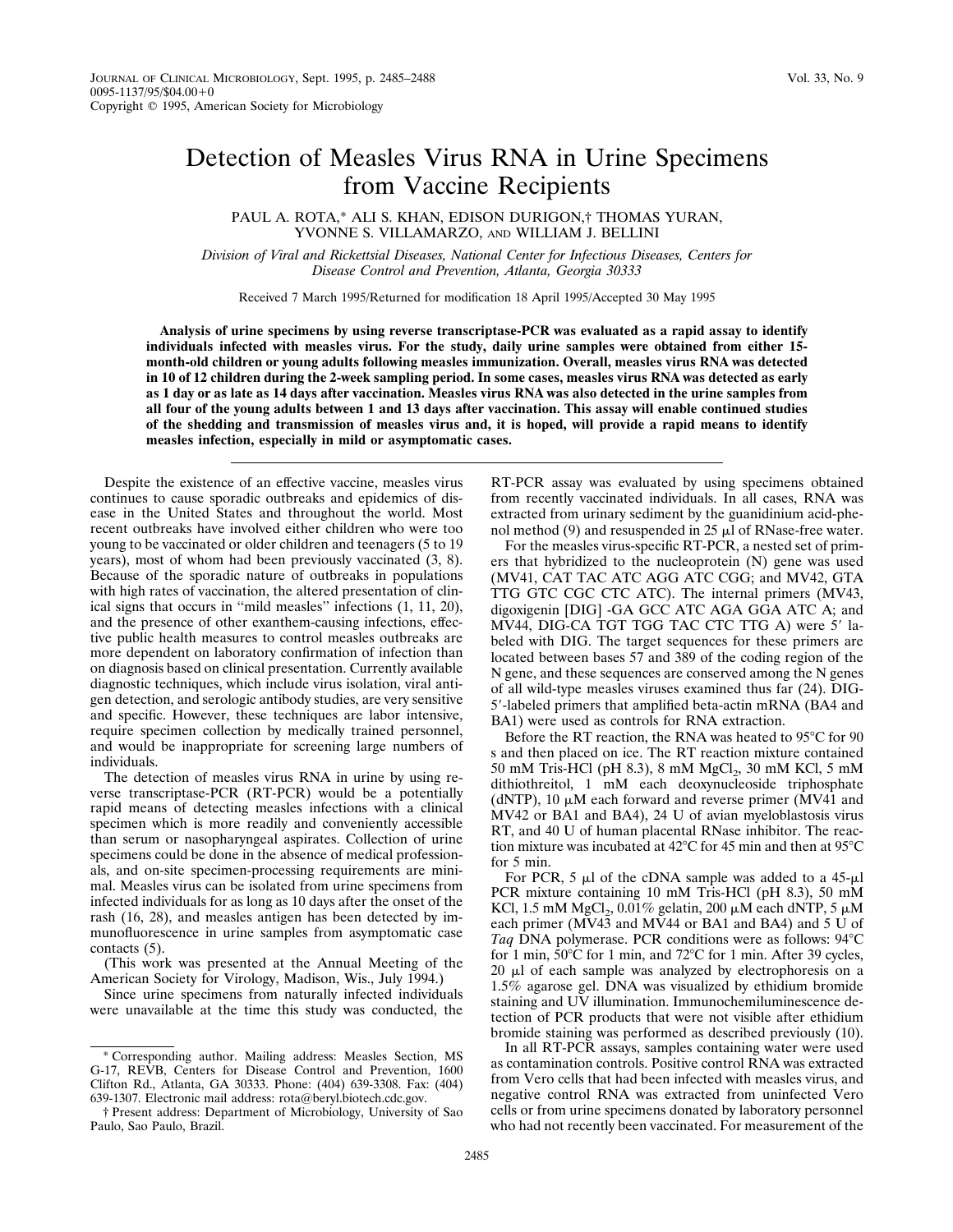

FIG. 1. RT-PCR analysis of urine samples from a single vaccinated child. (A) Agarose gel electrophoretic analysis of PCR products after ethidium bromide staining. Lane numbers indicate the day postvaccination for each sample. Positive  $(+)$  and negative  $(-)$  controls and molecular size markers  $(M)$  are also shown. (B) Chemiluminescence detection of PCR products from the RT-PCRs shown in panel A (the sample from day 8 is missing).

sensitivity of the RT-PCR assay, measles virus N gene RNA was synthesized in vitro from a plasmid template by using T7 RNA polymerase (25).

The product generated by the RT-PCR amplification of measles virus RNA was a 292-bp DNA fragment that was end labeled with DIG during the reaction (Fig. 1). The addition of DIG to the second set of PCR primers increased the sensitivity of detection of the PCR product by approximately 100-fold. As little as 1.5 fg of in vitro-synthesized measles virus N gene RNA could be detected, an amount that represents approximately  $10^4$  RNA molecules. The number of N gene mRNA molecules in a single infected cell has been estimated to be 1,000 to 10,000 (7). Therefore, the RT-PCR assay was able to detect as few as 1 to 10 infected cells.

First-voided morning urine samples were collected daily from 12 children (age 15 months) over a 14-day period following routine initial measles-mumps-rubella vaccination. The time between collection and sample processing varied from 24 to 72 h. Many of the samples were highly contaminated with bacteria upon arrival in the laboratory, and the volume of urine obtained varied between 5 and 50 ml per specimen. A total of 144 specimens were received from the 12 children over the 14-day study period (there were 24 missing specimens).

TABLE 1. Detection of measles virus RNA in urine samples from recently vaccinated children  $(n = 12)$  by RT-PCR

| Actin<br>mRNA | No. of samples with measles virus RNA: |        |       |  |
|---------------|----------------------------------------|--------|-------|--|
|               | Present                                | Absent | Total |  |
| Present       | 48                                     | 21     | 69    |  |
| Absent        | 8                                      | 67     | 75    |  |
| Total         | 56                                     | 88     | 144   |  |

The quality of the RNA extracted from all samples was assessed by using exon-specific primers to amplify a 300-bp region of beta-actin mRNA. The RNA extracted from the urine samples appeared to be free of DNA contamination, since the 300-bp actin PCR product was obtained after DNase, but not RNase, treatment of the sample and there was no evidence for a higher-molecular-weight PCR product that would have been produced by amplification of the beta-actin gene. No actin mRNA was amplified from 57 (52%) of 144 samples, indicating that extensive RNA breakdown had occurred during storage, shipment, or RNA extraction (Table 1).

Measles virus RNA was detected in 48 (70%) of 69 actinpositive samples and in 8 (11%) of 75 actin-negative samples by using either the ethidium bromide or chemiluminescence detection method (Table 1). The detection of measles virus RNA in samples that were negative for actin mRNA could be attributed to increased sensitivity of the measles virus PCR or, more likely, to increased stability of measles virus RNA, which would be associated with nucleocapsid structures. Overall, measles virus RNA was detected in 56 (39%) of 144 samples. Sequence analysis of several of the PCR products confirmed that the appropriate region of the N gene of the measles vaccine strain, Moraten (Attenuvax; Merck, Sharp and Dohme, West Point, Pa.), was being amplified (23). Urine samples donated by laboratory staff were processed in parallel to the samples obtained from the vaccinated children. No measles virus RNA was detected in any of these control samples (data not shown).

In some cases, measles virus RNA was detectable as early as 1 day after vaccination. In four samples, RNA was detected as late as 14 days after vaccination. In Fig. 1, which shows the results from one individual, the PCR product is visible by ethidium bromide staining for 10 of the samples, but all of the samples are positive with the chemiluminescence detection method.

The number of measles virus-positive specimens remained relatively constant during the 14-day sampling interval, with between 1 and 6 of the 12 specimens positive for measles virus RNA on any day (Fig. 2). Overall, measles virus RNA was detected in at least one specimen from 10 (83%) of 12 of the children. Of the 27 samples from the two children in whom measles virus RNA was not detected, only 1 sample was positive for actin mRNA. This extensive RNA degradation was probably due to poor specimen handling at the collection site. For this study, the average numbers of actin-positive samples and measles virus-positive samples were 5.1 and 4.6 per child, respectively.

Urine specimens were also obtained from four healthy young adults (ages 21 to 32 years) for 14 days after they received a booster dose of measles-mumps-rubella vaccine. These samples were of better quality than those obtained from the young children, since larger volumes were obtained and the times between collection, refrigeration, and RNA extraction were shorter. In these cases, RNA was extracted from a max-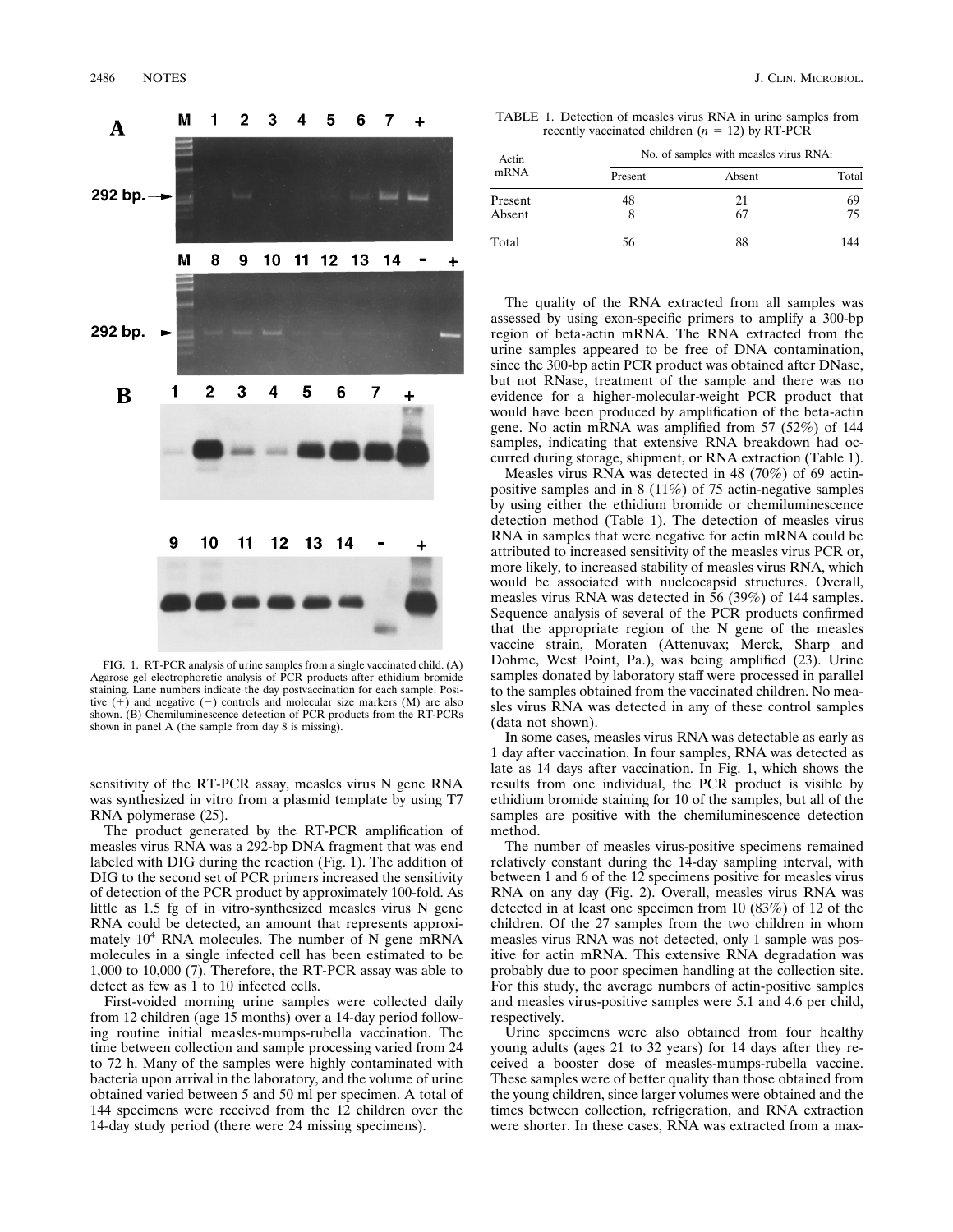

FIG. 2. Time course of detection of measles virus RNA in urine specimens from vaccinated children. Bar heights indicate numbers (total = 12) of measles virus (MV)-positive and actin-positive samples on each day of sampling. MMR, measles-mumps-rubella vaccine.

imum volume of 100 ml of urine; 81% of these samples were positive for actin mRNA. While measles virus RNA was detected in all four individuals (Table 2), it was detected in fewer of the samples and in samples from only two of the individuals after day 2. This suggests that preexisting immunity may have reduced the extent of replication or shedding of the vaccine virus.

During acute infection, measles virus is routinely isolated from the urine for as many as 10 days after the onset of the rash (16, 28). Viral antigen has been detected in multinucleate, giant cells found in urinary sediment by using immunofluorescence (19) before or after cell culture amplification (22). Detailed microscopic and immunofluorescence studies have shown that these antigen-bearing cells are exfoliative cells from proximal renal tubules, collecting tubules, epithelial cells of Bowman's capsule, and the transitional epithelium of the renal pelvis, ureter, and urinary bladder (6, 18, 27), suggesting that the urinary tract is infected during measles infection. Other morbilliviruses, such as canine distemper virus and phocine distemper virus, also infect epithelial cells in the urinary tract (2, 4, 14).

Measles virus antigen has been detected in the urinary sediments of vaccinated individuals by immunofluorescence (19) or, more recently, by RT-PCR (26a). In the study by Llanes-Rodas and Liu (19) in 1966, the urine samples were obtained during a measles vaccine trial. In that case, the test vaccine was an earlier passage of the Edmonston virus (12) that had greater reactogenicity than the more attenuated vaccine, Moraten

TABLE 2. Detection of measles virus RNA in urine samples from recently vaccinated young adults*<sup>a</sup>*

| Patient<br>no. | Age $(yr)$ | No. of days <sup><math>b</math></sup> | Days measles virus<br>positive $c$ |
|----------------|------------|---------------------------------------|------------------------------------|
|                | 21         | 15                                    | 1, 2                               |
|                | 24         | 13                                    | 1, 2                               |
|                | 26         | 16                                    | 1, 2, 3, 4, 5, 6, 10, 13           |
|                |            |                                       | 9.11                               |

 $^{\emph{a}}$  All subjects were positive for measles virus immunoglobulin G as determined by enzyme immunoassay.

Number of days after vaccination that specimens were obtained.

*<sup>c</sup>* Days on which measles virus RNA was detected by RT-PCR.

(17). In our study, individuals received the Moraten strain of measles vaccine as measles-mumps-rubella vaccine.

Measles virus RNA was detected by RT-PCR in the urine specimens from several of the vaccinated children as late as 14 days after vaccination. Because our research protocol was limited to only 14 days of specimen collection, we were unable to determine the upper limit for the duration of viral RNA in urine. In the previous study by Llanes-Rodas and Liu (19), measles virus antigen was detected in urine as late as 16 days after vaccination.

The finding that several of the urine samples were positive for measles virus RNA as early as 1 day after vaccination was surprising. In the previous study (19), none of the urine specimens were positive by immunofluorescence before day 4. Since a single cycle of viral replication would be expected to take 17 to 24 h, it is unlikely that the RT-PCR detected the progeny of virus replicating in the urinary tract. Rather, this observation suggests that shortly after vaccination the input virus or viral antigen, in the form of nucleocapsids, is deposited directly into the bladder via interstitial fluid. This finding also demonstrates the increased sensitivity of RT-PCR compared with the immunofluorescence techniques that were used in earlier studies (18). Unfortunately, most of the specimens were of such poor quality that cytological studies or reisolation of vaccine virus was not attempted. In the previous study (19), attempts to isolate vaccine virus on cell culture were unsuccessful.

The changing epidemiology of measles, in the form of mild measles cases in previously vaccinated individuals (1, 11, 20), suggests that more asymptomatic or subclinical cases might be occurring. The frequency of such infections, which would not meet the standard case definition of the Centers for Disease Control and Prevention, is not known. Also, it is not known whether individuals who do not display the full range of clinical signs characteristic of measles infection are capable of transmitting the virus to other susceptible individuals. In one previous study, urine samples from 5 of 12 measles case contacts were positive for measles virus antigen even though only 1 of these 5 contacts developed clinical signs (5).

In general, RT-PCR has proven to be a rapid and sensitive method to detect measles virus RNA in a variety of clinical specimens (13, 15, 21, 24, 26, 28). Successful RT-PCR amplification of measles virus RNA from urine samples now allows the detection of measles virus RNA from a specimen that can be obtained from a large number of individuals by noninvasive means. We plan to use this assay to define further the extent of asymptomatic or mild infection in case contacts during an outbreak, to determine the role that these cases play in the transmission of measles, and to measure the shedding patterns of vaccine recipients. In future surveys, more care will need to be taken to obtain and process the specimen in a manner that minimizes RNA degradation.

We thank Joseph A. Wilber and J. David Smith of the Georgia Department of Health and Human Resources, Ricks Eclemaus of the Fulton County Health Department, Edward Lifshitz of Rutgers University, and Lyn Finelli of the New Jersey Department of Health for supporting this study; Gloria Abley and Susan Estep for assistance in recruiting study subjects; and Thomas Guyrick for specimen handling and transport.

Financial support for this work was provided by the National Vaccine Program and the World Health Organization.

## **REFERENCES**

- 1. **Adcock, L. M., J. D. Bissey, and R. D. Feigin.** 1992. A new look at measles. Infect. Dis. Clin. N. Am. **6:**133–148.
- 2. **Appel, M. J.** 1987. Canine distemper virus, p. 13–159. *In* M. J. Appel (ed.), Virus infections of carnivores. Elsevier Science Publishers, New York.